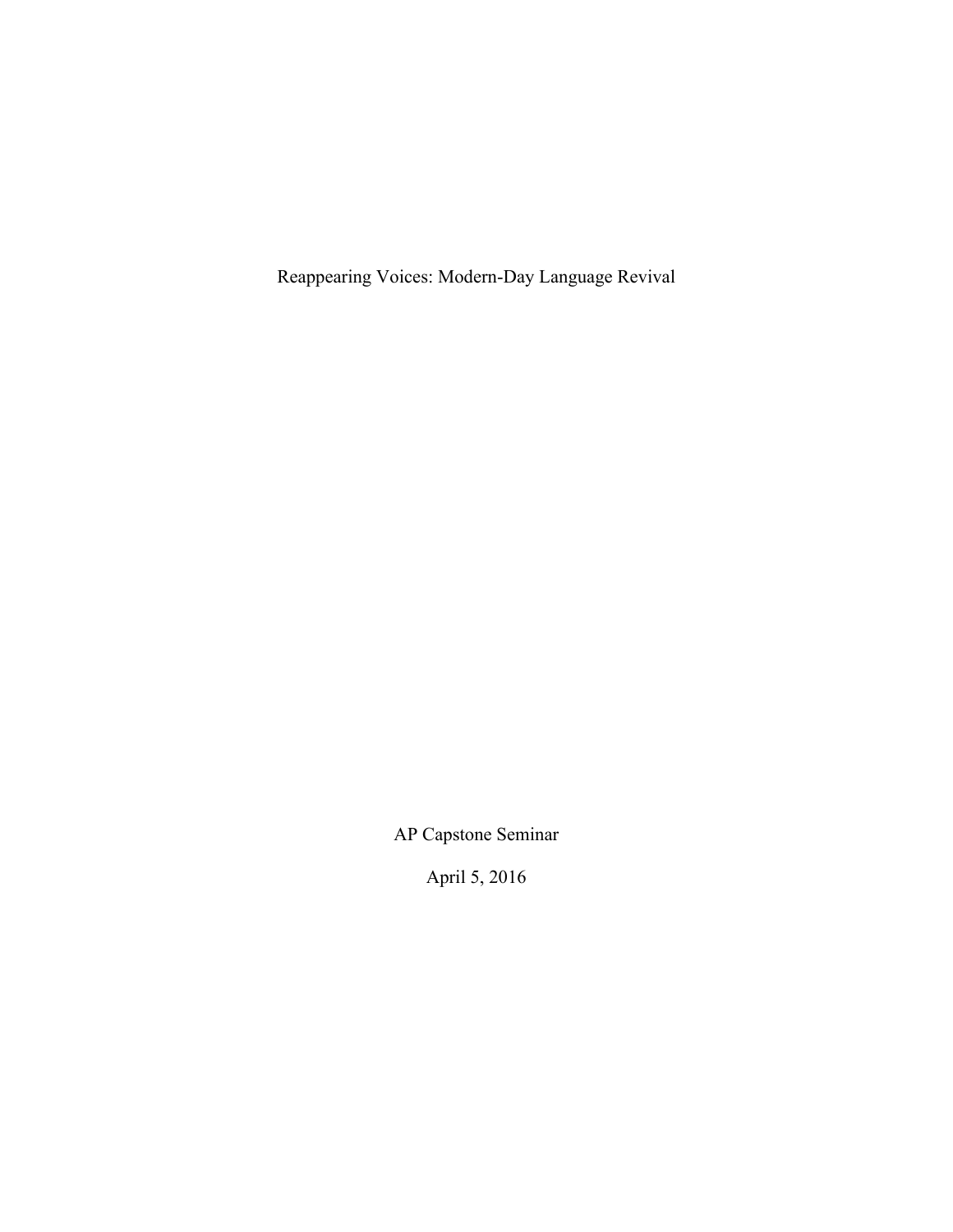## **Reappearing Voices: Modern-Day Language Revival**

In the  $20<sup>th</sup>$  century and continuing into the  $21<sup>st</sup>$  century there have been several language revival movements. The most notable of these movements was the revival of Hebrew. However, Hebrew was not the only language to be revived. Linguists have been studying Aboriginal, Irish, Welsh, Chickataw, Navajo, and other native languages in an effort to revive dying languages. Some researchers and linguists believe that these efforts will either fail completely, or they will fail to restore the languages to what they once were. The language of Hebrew, which went out of the vernacular for approximately one thousand seven hundred fifty years<sup>1</sup>, is the most notable example of a revived language and the most prominent in history. Hebrew can also be linked, whether in failure or success, to other revival efforts posing the question: How might dead languages be revived, and what is the reasoning for it?

Linguists and researchers across the globe have been trying to recreate the Hebrew languages' successful comeback with other lesser-spoken native languages. According to Ghil'ad Zuckermann and Michael Walsh, linguists at the Universities of Adelaide and Sydney, "The revival of Hebrew is so far the most successful known reclamation of a sleeping tongue and is a language movement that has been in progress for more than 120 years."2 Linguists around the world are applying the techniques used in the revival of Hebrew to dying, or dead native languages. One such instance is the "reclamation, maintenance, and empowerment" of aboriginal languages and their cultures in Australia. Aboriginal people are not necessarily concerned with preserving their

<sup>1</sup> Zuckermann, Ghil'ad, and Michael Walsh. "Stop, Revive, Survive: Lessons from the Hebrew Revival Applicable to the Reclamation, Maintenance and Empowerment of Aboriginal Languages and Cultures." *Australian Journal Of Linguistics* 31, no. 1 (January 2011): 111-127. *Academic Search Complete*, EBSCO*host* (accessed March 27, 2016).

<sup>2</sup> See above 1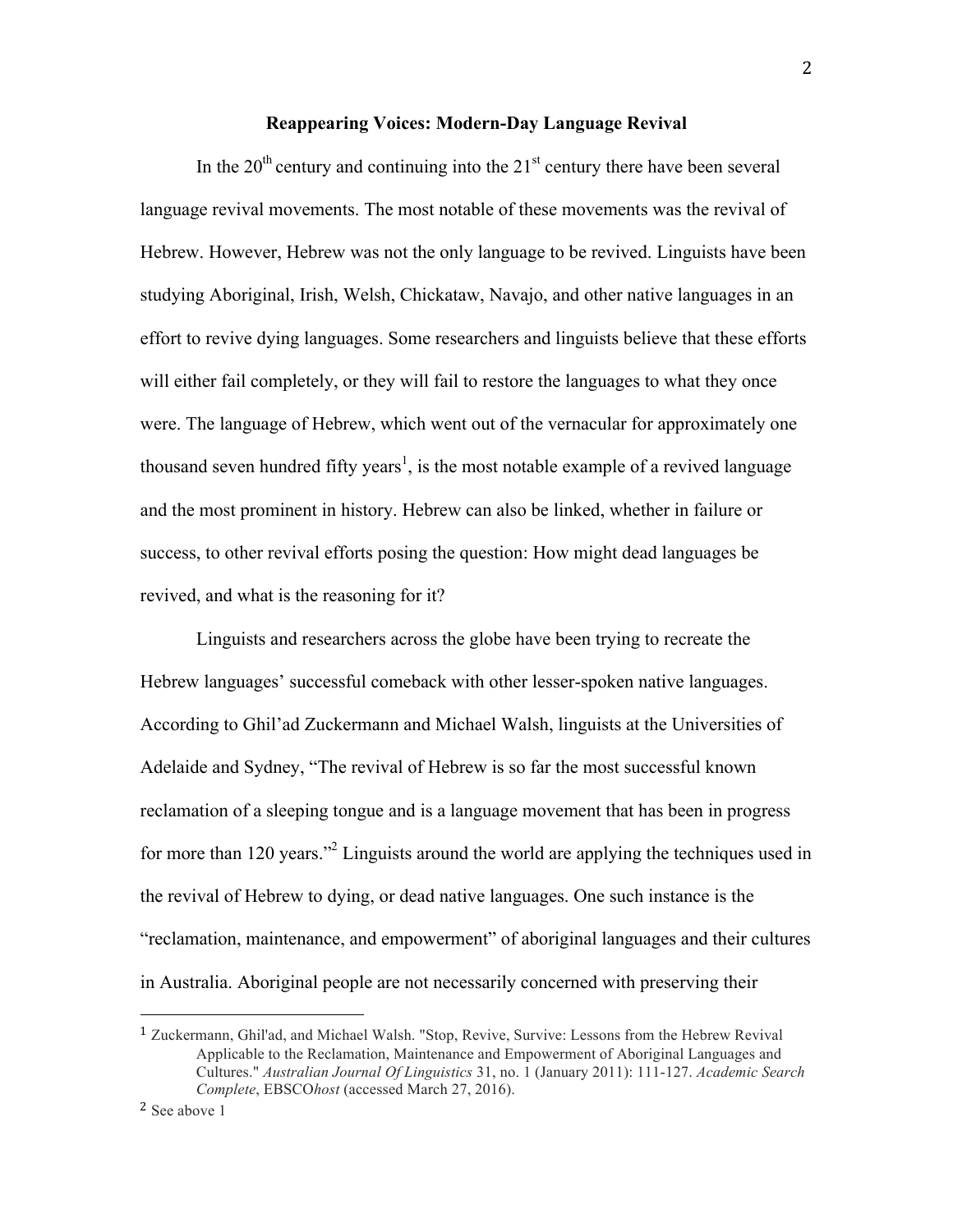language or customs and do not see many "positive outcomes." Modern-day linguists believe "this is the result of shortage of sufficient […] funding, lack of technical expertise, and lack of integration of school- based programmes with community language programmes."<sup>3</sup> Because the Aboriginal people's language(s) are relatively unknown, this has caused them to become isolated from the general English, or mainstream languagespeaking society. Zuckermann and Walsh believe "some Aboriginal people will go from being dysfunctional [...] to well-balanced, positive people.<sup>34</sup> They state by reviving the Aboriginal language(s), and creating a better way for Aborigines to communicate, both the community and Australian society will benefit.<sup>5</sup>

Language is not the only thing being revived; native cultures are also being brought back, with varying degrees of success. In Ireland and Wales, the languages of Irish Gaelic and Welsh are being brought back along with the long-thought outdated customs and traditions. According to Paul O'Leary, a history professor at the University of Aberystwyth in Wales, in a little more than a century, the Irish language has declined rapidly due to emigration and famine, then come back due to the hard work of language researchers and linguists. "Although numerical decline had already begun by that date, the shattering impact of famine in the 1840s and large-scale emigration undermined the fabric of Irish-speaking society. [...] The speed and dimensions of this change meant that

<sup>&</sup>lt;sup>3</sup><br><sup>3</sup>Zuckermann, Ghil'ad, and Michael Walsh. "Stop, Revive, Survive: Lessons from the Hebrew Revival Applicable to the Reclamation, Maintenance and Empowerment of Aboriginal Languages and Cultures." *Australian Journal Of Linguistics* 31, no. 1 (January 2011): 111-127. *Academic Search Complete*, EBSCO*host* (accessed March 27, 2016).

<sup>4</sup> See above 3

 $5$  See above 3 & 4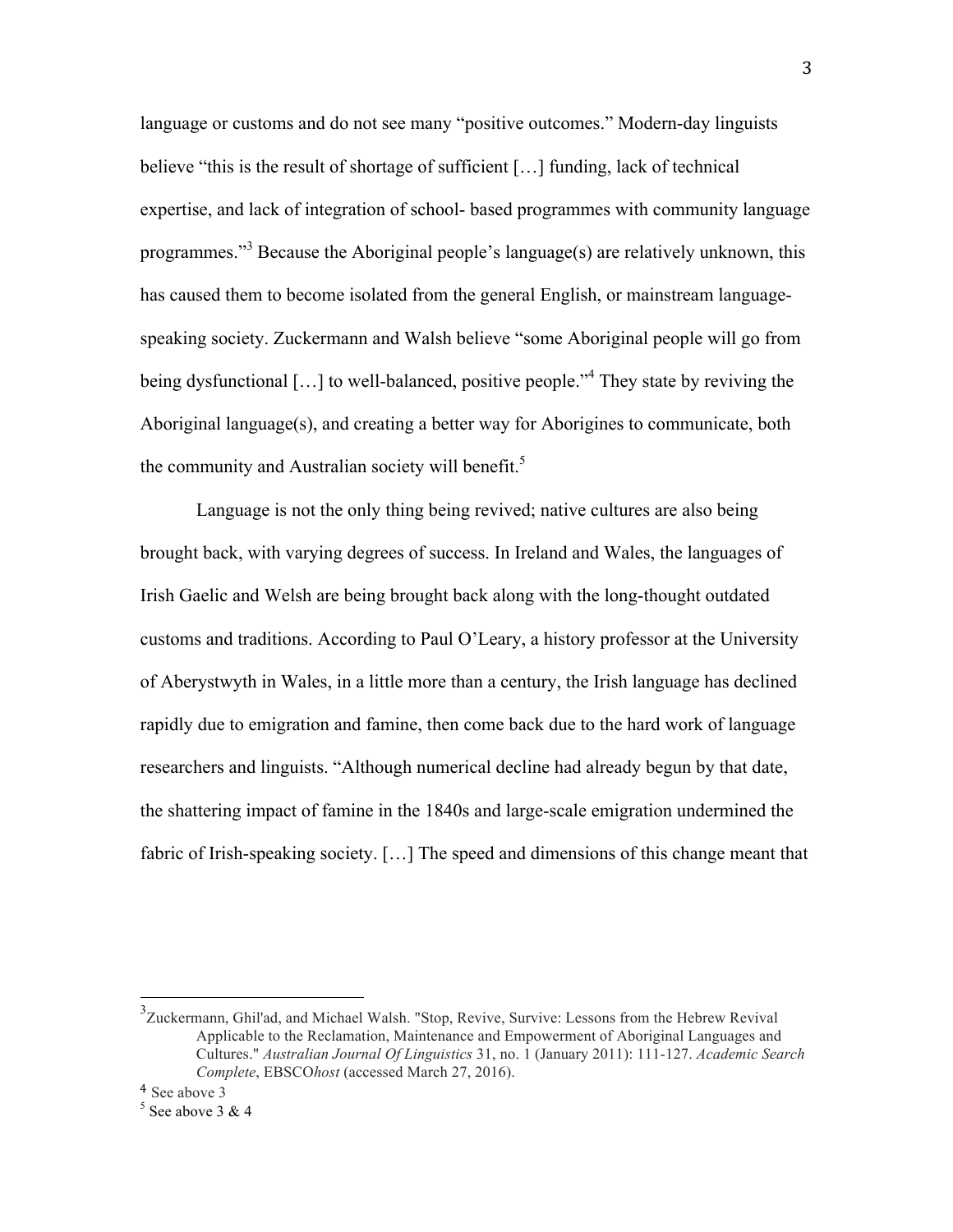Irish was clearly an endangered language. By comparison, the key period of numerical decline in Welsh was the first half of the twentieth century."<sup>6</sup>

According to language professor Kari A. B. Chew, the Chickasaw Nation located in Oklahoma has been losing its language – Chikashshanompa' – and culture due to "colonization and forced assimilation […] leading to devastating and rapid language decline."<sup>7</sup> The natives of the Chickasaw Nation do not pass on their language leading to decline. The children learn Chikashshanompa' as a second language, if at all, causing the number of speakers to dwindle and become primarily the elderly. "In 1994 there were an estimated one thousand Chikashshanompa' speakers. Currently, there are about seventy remaining speakers, all of whom are elders."8 The elder Chickasaw natives have realized how dire their situation has become and they are trying to fix it, unlike the Aboriginals in Australia.

Chickasaw families have become the key component in making the Chikashshanompa' language more widely spoken again. The Chickasaw's have taken it as their responsibility to pass on their language so they do not completely lose their cultural and linguistic identities. "Language is a precious gift, and, as recipients, Chickasaws are responsible to attend to language by continuing to speak it."<sup>9</sup> The overwhelming support for revival and reclamation by the Chickasaw community has lead to a successful increase in the number of new, young speakers. The Chikashshanompa'

<sup>6</sup> O'Leary, Paul. "Public intellectuals, language revival and cultural nationalism in Ireland and Wales: a comparison of Douglas Hyde and Saunders Lewis." *Irish Studies Review* 17, no. 1 (February 2009): 5-18. *Academic Search Complete*, EBSCO*host* (accessed March 27, 2016).

<sup>7</sup> Chew, Kari A. B. "Family at the Heart of Chickasaw Language Reclamation." *American Indian Quarterly* 39, no. 2 (Spring2015 2015): 154. *MasterFILE Premier*, EBSCO*host* (accessed March 27, 2016).

<sup>8</sup> See above 7

 $9$  See above 7 & 8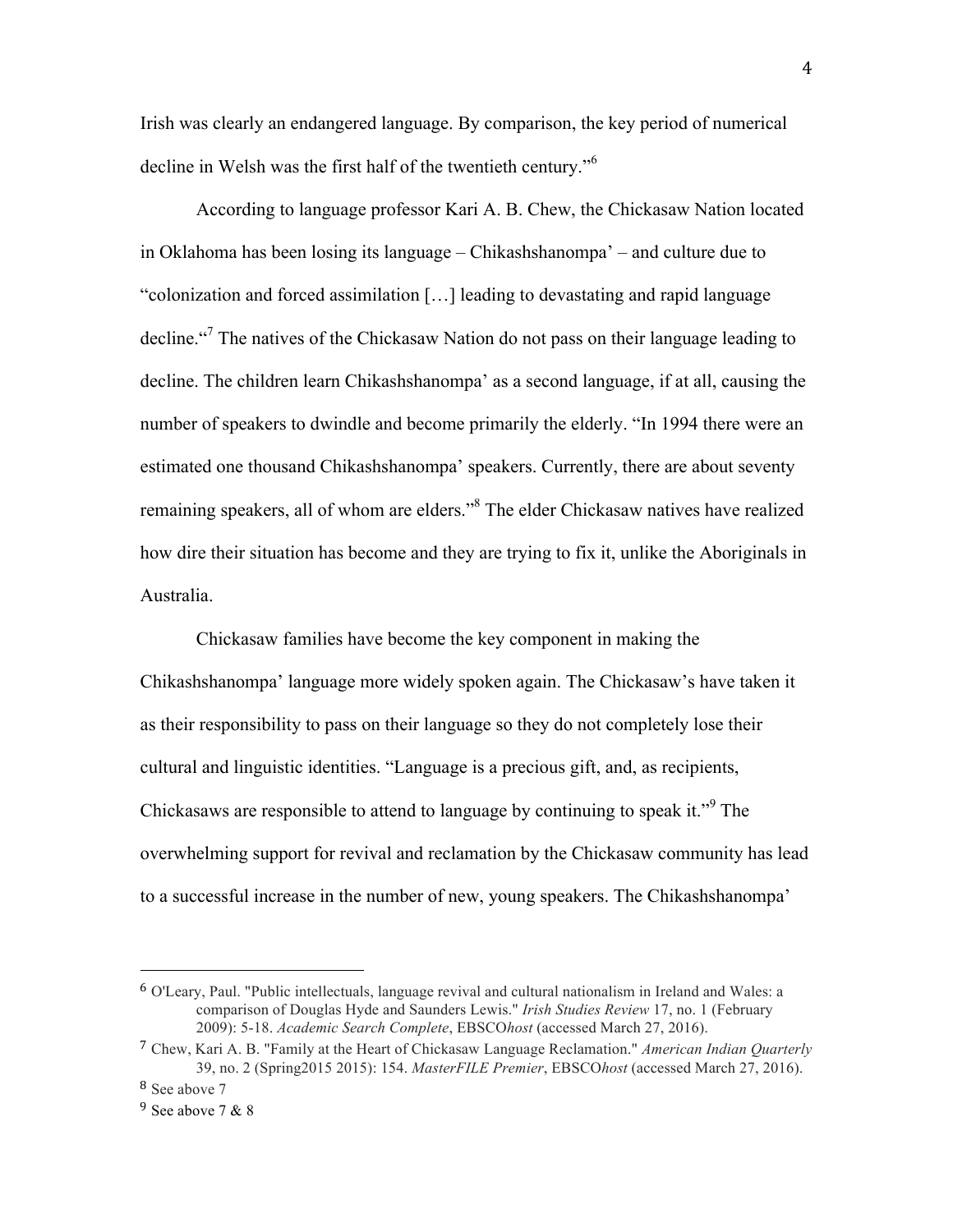language is both socially and culturally important for not only the Chickasaw people, but other native people as well.

A specific example for the futuristic lens would be the Navajo language reclamation. The Navajo language and people can best be remembered for their wartime contributions as the Navajo Code Talkers in World War II. As the society industrialized further, the Navajo language started to dwindle, especially since it was a word-of-mouth language. Teresa L. McCarty, Mary Eunice Romero, and Ofelia Zepeda discussed the revitalization of the Navajo language, and the purpose of language in their article "Reclaiming the Gift: Indigenous Youth Counter-Narratives on Native Language Loss and Revitalization". Many of the indigenous Navajo speakers feel their language makes them special and gives them a sense of importance: "It is said that when the languages were created, language identified the people—who we are, where we came from, and where we are going [...] This sentiment is widely shared among Native speakers. "My language, to me […] makes me unique […] makes me Navajo […] makes me who I am."  $10$  Current speakers of the Navajo language define their language as a part of their identity. However, before the arrival of European colonists the around three to five hundred native languages were spoken, but after Europeans arrived that number decreased to around a little over two hundred languages.<sup>11</sup> "Only 34 are still being naturally acquired as a first language by children […] 84 percent of all Indigenous languages in the United States and Canada have no new speakers to pass them on.<sup> $12$ </sup> Native languages such as Navajo have been in a gradual slow decline in recent decades,

<sup>11</sup> See above 10

<sup>10</sup> McCarty, Teresa L., Mary Eunice Romero, and Ofelia Zepeda. "Reclaiming the Gift: Indigenous Youth Counter-Narratives on Native Language Loss and Revitalization." *American Indian Quarterly* 30, no. 1-2 (December 1, 2006): 28-48. *ERIC*, EBSCO*host* (accessed April 1, 2016).

<sup>12</sup> See above 11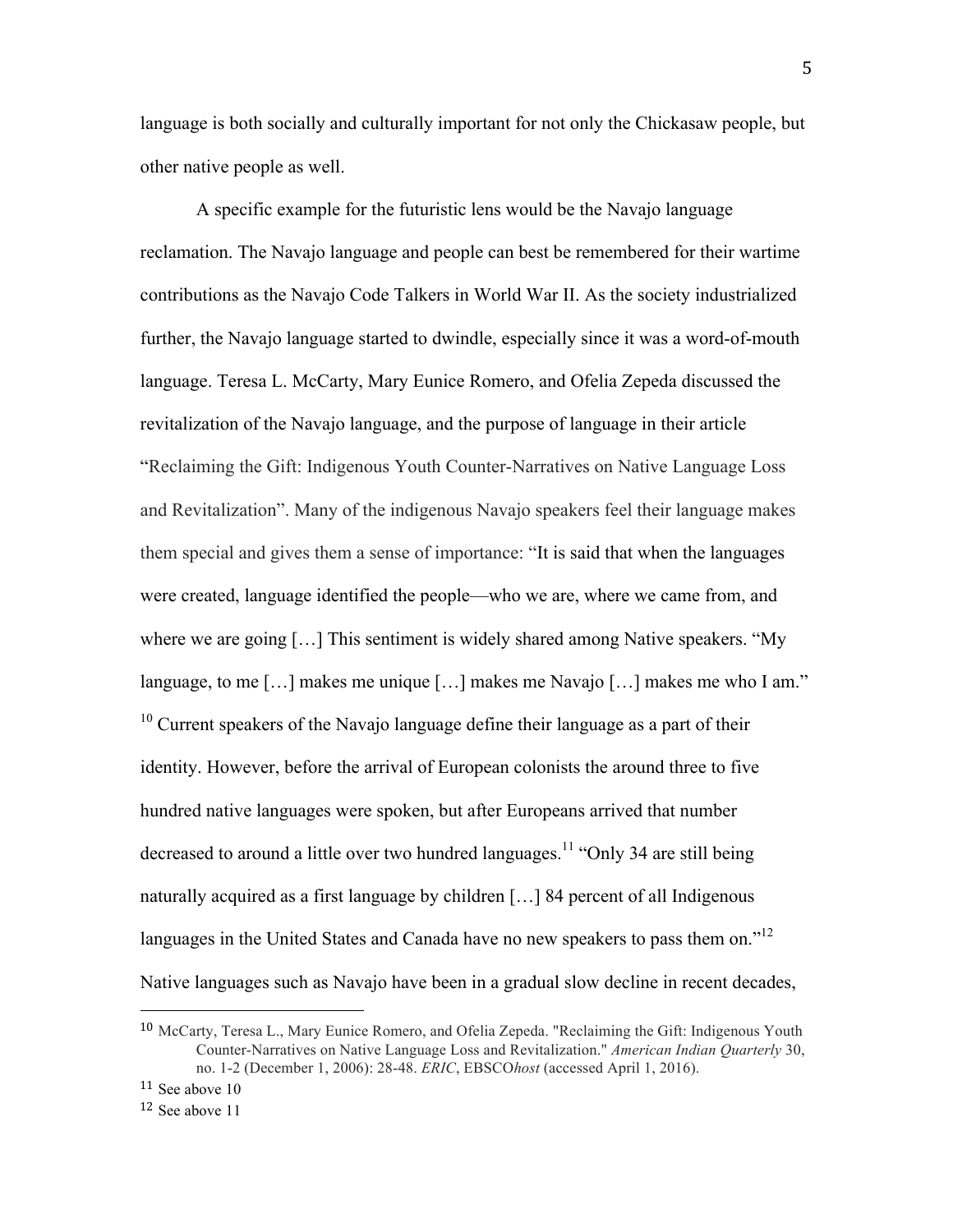but with the perseverance of the current speakers and the feeling of cultural identity that goes along with the language, the Navajo speakers will reclaim their language.

Several linguists and language researchers have come to the conclusion that not enough indigenous languages are being saved, while some believe that the revival does not bring the languages back to what they once were. Russ Rymer, author of the article "Vanishing Voices," does not describe, or explain that linguists are currently putting forth any effort to save languages. He states, "One language dies every 14 days. By the next century nearly half of the roughly 7,000 languages spoken on Earth will likely disappear, as communities abandon native tongues."<sup>13</sup> Rymer goes on to list several languages that are in danger of going extinct: Tuvan (Siberia in Russia), Aka (Central Africa), and Seri (Mexico). However, these three endangered languages are all very similar to the Chikashshanompa' language. The Chickasaw people are acquiring more speakers by actively speaking and teaching to younger generations. The Chickasaw are not allowing their language to go extinct whereas the other groups will not actively save their language and culture.

Other linguists blame the revival of Hebrew, which has become the basic outline for language revival, for the shortcomings in other language revivals. Ghil'ad Zuckermann and Michael Walsh do not believe that the comeback of Hebrew was a complete success. "The factors leading to the partial failure of the Hebrew revival have little to do with a lack of motivation or zealousness, or with economic or political variables [...] were not as linguistically sophisticated as contemporary linguists."<sup>14</sup>

<sup>13</sup> Rymer, Russ. "Vanishing Voices." *National Geographic*, July 2012. Accessed January 28, 2016. https://drive.google.com/a/k12.leanderisd.org/

<sup>14</sup>Zuckermann, Ghil'ad, and Michael Walsh. "Stop, Revive, Survive: Lessons from the Hebrew Revival Applicable to the Reclamation, Maintenance and Empowerment of Aboriginal Languages and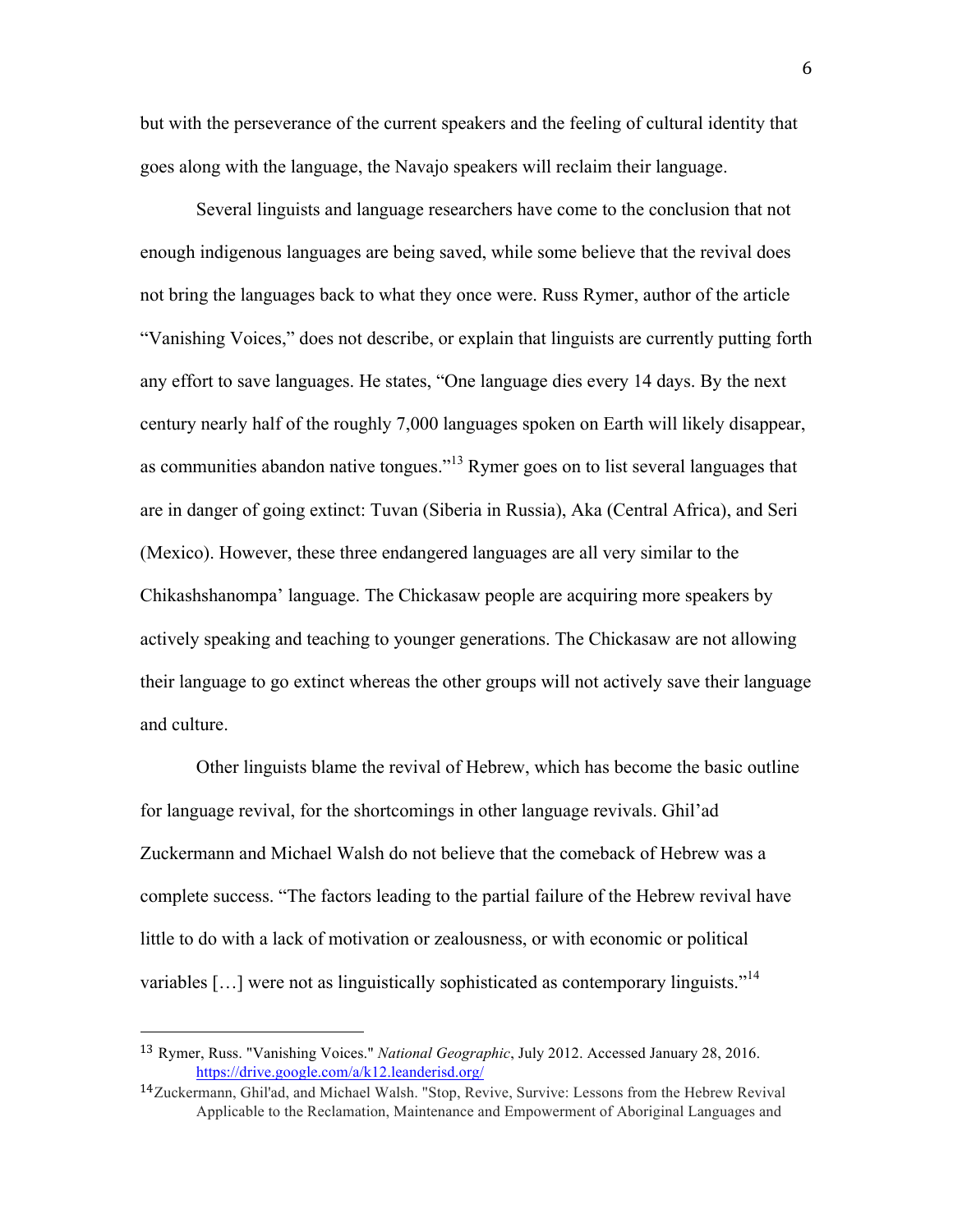Linguists that think this because modern-day Hebrew is so different from ancient Hebrew and that it has become a "hybrid language" because new words were added to an ancient language to make it fit into modern times.<sup>15</sup>

Christina Eira, a linguist with the Victorian Aboriginal Corporation for Languages, reviewed and responded to Zuckermann and Walsh's article "Stop, Revive, and Survive." Eira believes, for the most part, that language revival can benefit from Hebrew's successful example as well as ways of accepting revived language. She did however state that "it is surely both premature and a little simplistic to propose that the pathway and results for reviving one language could provide the model for all others."<sup>16</sup> She claims that while the revival of languages is being partially done correctly, she does not believe Aboriginal languages should be compared to Hebrew because they are too different.

While the Hebrew language revival is often considered different from other endangered languages, it can be used as a universal template. Languages, especially dead or dying ones, are all slightly different, but essentially containing common principles. The most effective way to revive a relationship is for the community, specifically families, to pass their language and cultures on to younger generations and inspire

<u> 1989 - Andrea San Andrea San Andrea San Andrea San Andrea San Andrea San Andrea San Andrea San Andrea San An</u>

Cultures." *Australian Journal Of Linguistics* 31, no. 1 (January 2011): 111-127. *Academic Search Complete*, EBSCO*host* (accessed March 27, 2016).

<sup>15</sup> Zuckermann, Ghil'ad, and Michael Walsh. "Stop, Revive, Survive: Lessons from the Hebrew Revival Applicable to the Reclamation, Maintenance and Empowerment of Aboriginal Languages and Cultures." *Australian Journal Of Linguistics* 31, no. 1 (January 2011): 111-127. *Academic Search Complete*, EBSCO*host* (accessed March 27, 2016).

<sup>16</sup>Eira, Christina. "'One Size Fits All'? A Response to Zuckermann and Walsh 'Stop, Revive, Survive: Lessons from the Hebrew Revival Applicable to the Reclamation, Maintenance and Empowerment of Aboriginal Languages and Cultures'." *Australian Journal Of Linguistics* 31, no. 1 (January 2011): 129-136. *Academic Search Complete*, EBSCO*host* (accessed March 27, 2016).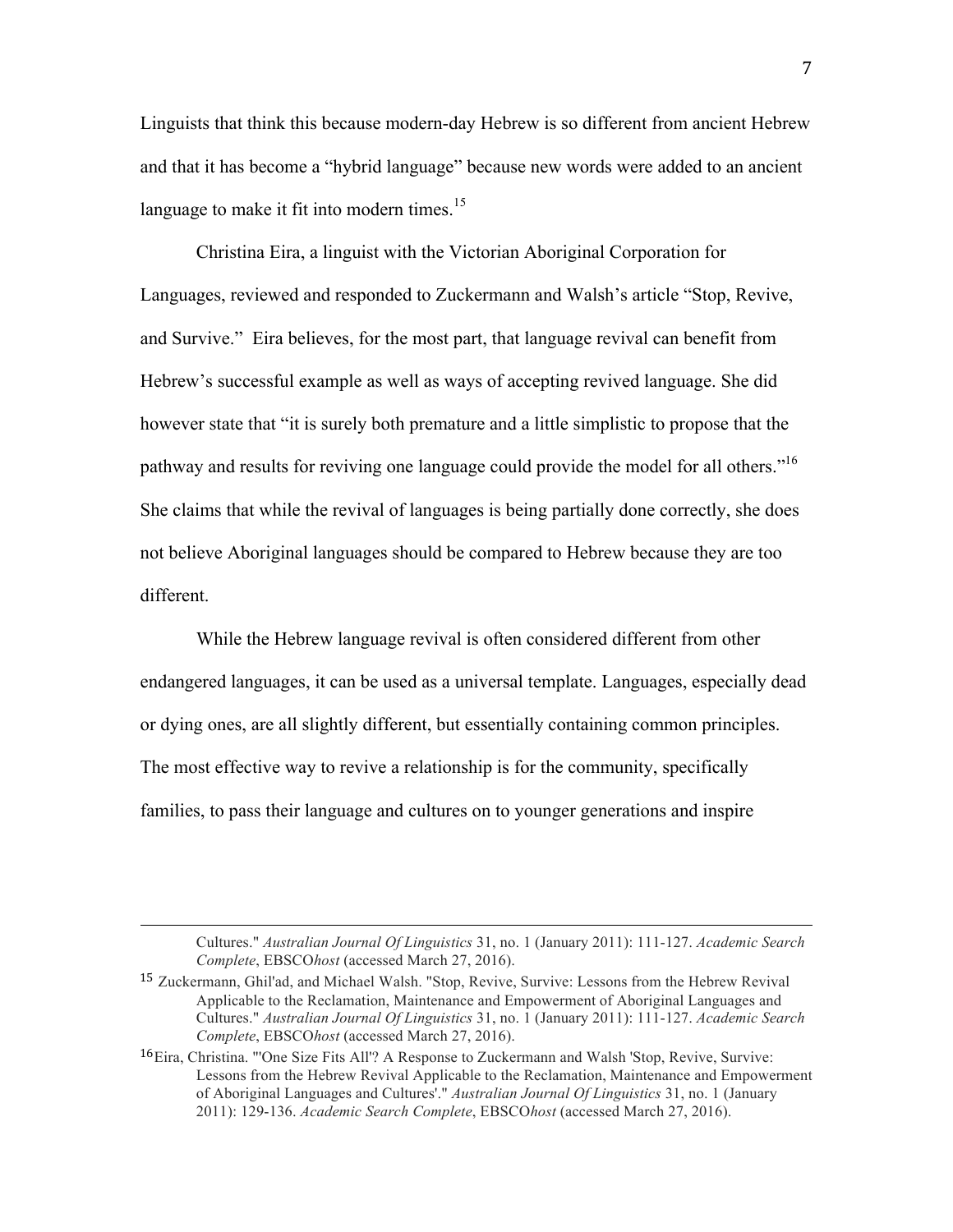younger generations to learn. "When even a single language falls silent, the world loses an irredeemable repository of human knowledge."<sup>17</sup>

<sup>17</sup> McCarty, Teresa L., Mary Eunice Romero, and Ofelia Zepeda. "Reclaiming the Gift: Indigenous Youth Counter-Narratives on Native Language Loss and Revitalization." *American Indian Quarterly* 30, no. 1-2 (December 1, 2006): 28-48. *ERIC*, EBSCO*host* (accessed April 1, 2016).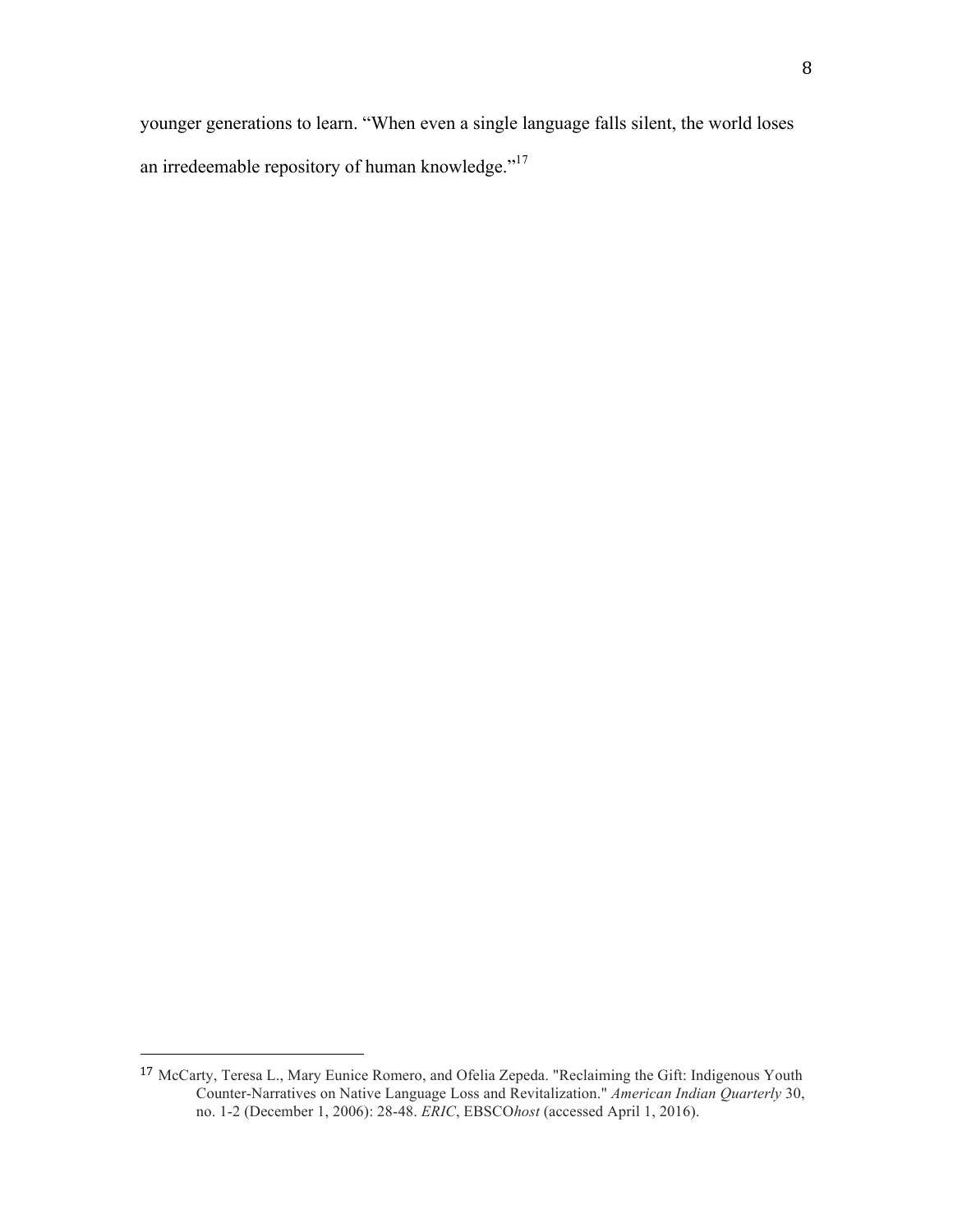## **Bibliography**

Chew, Kari A. B. "Family at the Heart of Chickasaw Language Reclamation." *American Indian Quarterly* 39, no. 2 (Spring2015 2015): 154. *MasterFILE Premier*, EBSCO*host* (accessed March 27, 2016).

Eira, Christina. "'One Size Fits All'? A Response to Zuckermann and Walsh 'Stop, Revive, Survive: Lessons from the Hebrew Revival Applicable to the Reclamation, Maintenance and Empowerment of Aboriginal Languages and Cultures'." *Australian Journal Of Linguistics* 31, no. 1 (January 2011): 129-136. *Academic Search Complete*, EBSCO*host* (accessed March 27, 2016).

- McCarty, Teresa L., Mary Eunice Romero, and Ofelia Zepeda. "Reclaiming the Gift: Indigenous Youth Counter-Narratives on Native Language Loss and Revitalization." *American Indian Quarterly* 30, no. 1-2 (December 1, 2006): 28- 48. *ERIC*, EBSCO*host* (accessed April 1, 2016).
- O'Leary, Paul. "Public intellectuals, language revival and cultural nationalism in Ireland and Wales: a comparison of Douglas Hyde and Saunders Lewis." *Irish Studies Review* 17, no. 1 (February 2009): 5-18. *Academic Search Complete*, EBSCO*host* (accessed March 27, 2016).
- Rymer, Russ. "Vanishing Voices." *National Geographic*, July 2012. Accessed January 28, 2016. https://drive.google.com/a/k12.leanderisd.org/

Zuckermann, Ghil'ad, and Michael Walsh. "Stop, Revive, Survive: Lessons from the Hebrew Revival Applicable to the Reclamation, Maintenance and Empowerment of Aboriginal Languages and Cultures." *Australian Journal Of Linguistics* 31, no.